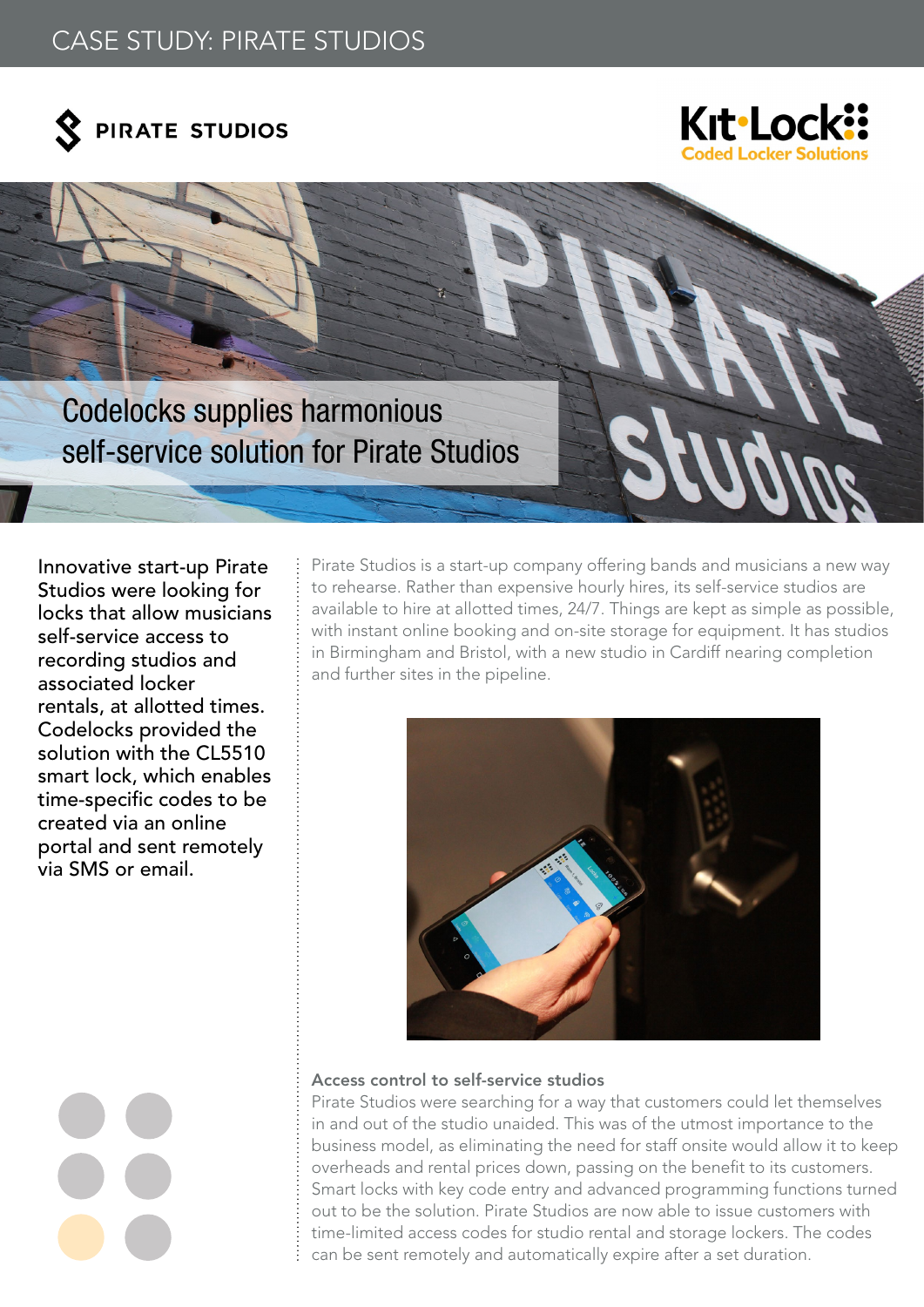# CASE STUDY: PIRATE STUDIOS

### Codelocks, in tune with convenience

Access control was Pirate Studios' main concern. Codelocks offered a variety of options to manage and monitor users entering the studio building and individual studio rooms.

Codelocks fitted CL5510 smart locks on the front door and individual studio room doors, and KL1550 KitLock locker locks on the storage for music equipment. These locks allow codes to be created via an online portal and issued to customers via email or SMS. This eliminates the need for staff to be onsite. Musicians receive personalised codes for self-service access to the rehearsal space and / or storage lockers.

Unique codes can be issued for different locks. So, for example, if a musician needed to access their kit, but not a rehearsal space, they would be given two codes: one for the front door and one for storage. Or, for studio room hires, musicians would be given a code for the front door and one for an individual studio door. Codelocks' smart locks increase convenience and decrease prices for Pirate Studios' customers.

Security was also a key concern for Pirate Studios. The CL5500 range uses 'disposable' time-specific codes, that expire after a set duration. This, combined with the Audit Trail function, ensures that Pirate Studios can track which users are going in and out of the rooms, and at what time. The K3 App allows the locks to be monitored via a smartphone, as well as offering additional functionality in terms of opening the lock with wireless connectivity.



## About CL5500 and KL1550

With the CL5500 range, controlling access has never been so convenient, especially since all aspects of the locks can be managed remotely using a smartphone. Users can choose the most suitable entry method for their needs, whether allowing access via a simple code or by the use of compatible smart cards. The lock audit trail data can be downloaded and viewed, to keep track of when and where the lock was accessed. Codes can be set for a specific start date and time, automatically expiring after a set duration. 'Code free' periods can be set to allow free access at certain times of day.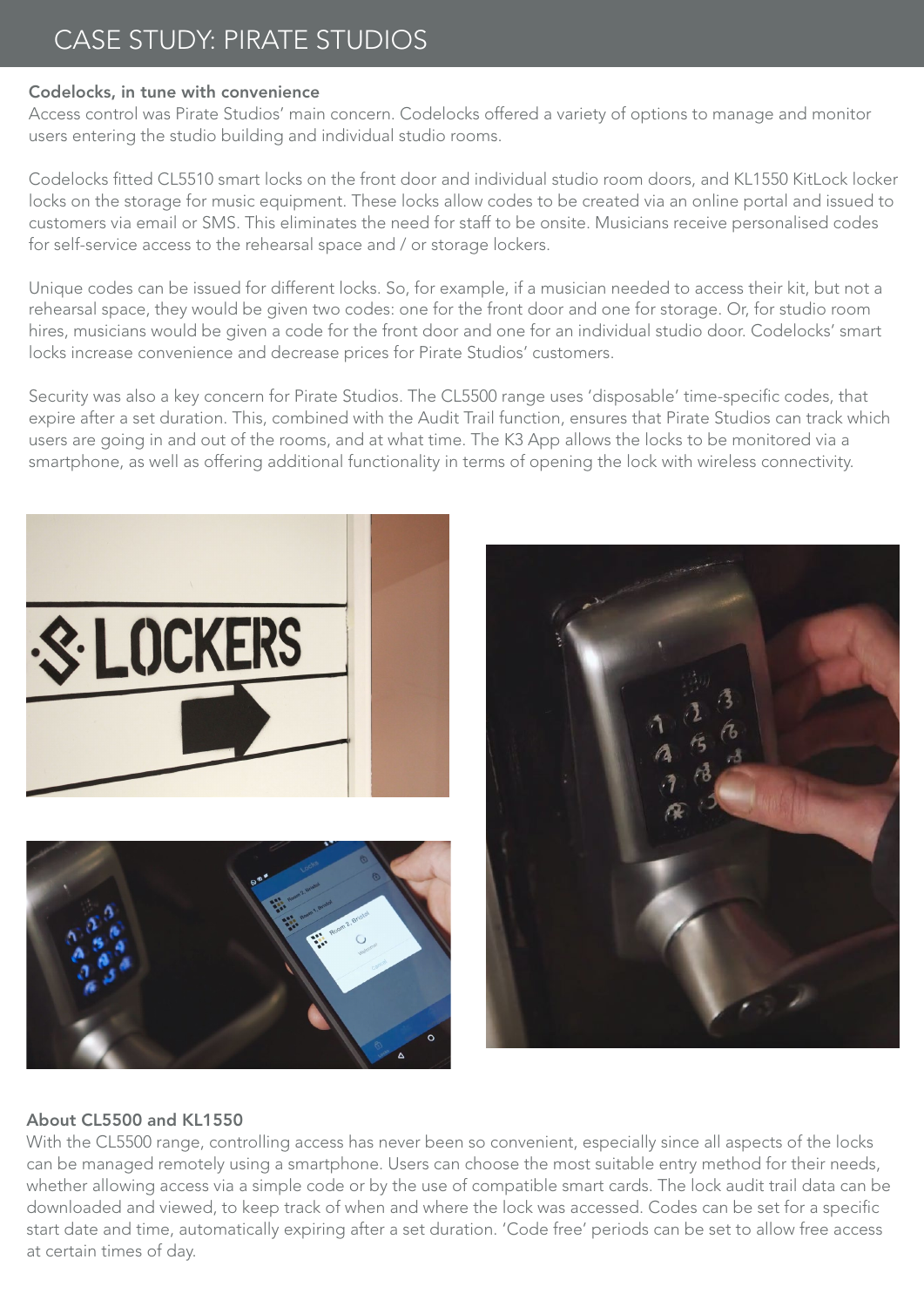# CASE STUDY: PIRATE STUDIOS



"The features that we specifically like about this lock is that it's a full room lock that gives you time functionality, so it's working on the NetCode platform that means that you have got time-specific locks that work time-specific slots. The other thing that is nice is it communicates via Bluetooth. You can open the rooms via Bluetooth, you can communicate with the locks via Bluetooth, and you can access your Audit Trail via Bluetooth. You get a full list of all your entries and exits, and also who's used the room via a handy app that Codelocks supply."

David Borrie, co-founder of Pirate Studios, on the CL5500

The KitLock KL1550 is a multi-purpose locker lock that incorporates advanced programming capabilities, access methods and multiple functions, including supporting NetCode. It not only provides flexible access for end users, but also makes it fast and easy for operators to manage and control access to a large number of lockers, cabinets or enclosures. The purchase of the additional tablet enhances and supports advanced programming and audit trail.

### The perfect fit

Pirate Studios searched worldwide to find locks that were suitable for their demands, and discovered that Codelocks offered the best solution. They initially contacted Codelocks to ask for their expert advice about NetCodes. Codelocks were able to explain how NetCodes worked, and how this function could work as a perfect duet with Pirate Studios' existing API system to allow studio booking and locker rentals. Codelocks introduced specific lock options, allowing Pirate Studios to opt for different locks to suit different functions, not only for the individual studio rooms and lockers, but also for their front door access to the studios.

"We were very lucky in finding Codelocks when we did. We had a big requirement for codes that were specific for a time period, in order to make sure our security was tight. We searched high and wide across the globe for a lock that would do that for us, and the Codelocks NetCode was perfect for our requirements. Not only did it provide the functionality we needed, but also a very easy to use back-end that we were able to communicate with easily."

David Borrie, co-founder of Pirate Studios





# AT A GLANCE A GLANCE

What: What: Codelock CL5500 and KitLock KL1550 SMART lock with NetCode capabilities.

# Where: **Where:**

Pirate Studios rehearsal studios.

#### $\overline{\phantom{a}}$  $\mathsf{wny:}\qquad\qquad \qquad \blacksquare$ Why:

The need to provide time-limited access to the studios and equipment storage lockers.

### Bow: the state with the state of the state of the state of the state of the state of the state of the state of the state of the state of the state of the state of the state of the state of the state of the state of the sta

By discovering Codelocks' SMART' locks!

For help with an access control solution that meets your staff, customer and building needs or for more information on smart locks, visit www.codelocks.com.